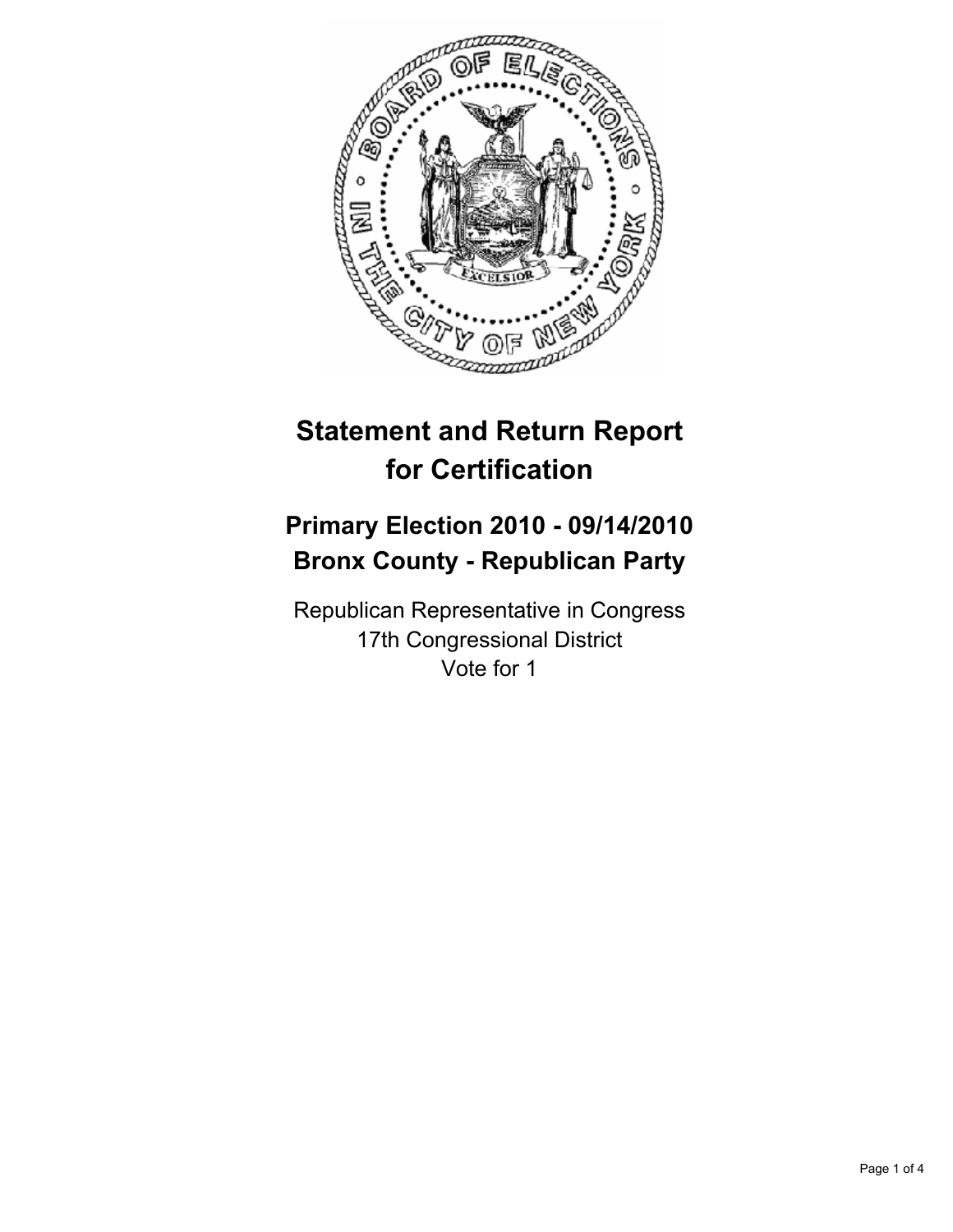

#### **Assembly District 78**

| <b>PUBLIC COUNTER</b> | 61 |
|-----------------------|----|
| <b>EMERGENCY</b>      | 0  |
| ABSENTEE/MILITARY     | 0  |
| <b>FEDERAL</b>        | 0  |
| <b>AFFIDAVIT</b>      | 0  |
| YORK KLEINHANDLER     | 15 |
| <b>ANTHONY MELE</b>   | 38 |
| <b>Total Votes</b>    | 53 |

# **Assembly District 80**

| <b>PUBLIC COUNTER</b> | 61 |
|-----------------------|----|
| <b>EMERGENCY</b>      | 0  |
| ABSENTEE/MILITARY     | 9  |
| <b>FEDERAL</b>        | 0  |
| AFFIDAVIT             | 3  |
| YORK KLEINHANDLER     | 23 |
| <b>ANTHONY MELE</b>   | 41 |
| <b>Total Votes</b>    | 64 |

### **Assembly District 81**

| <b>PUBLIC COUNTER</b>   | 750 |
|-------------------------|-----|
| <b>EMERGENCY</b>        | 7   |
| ABSENTEE/MILITARY       | 54  |
| <b>FEDERAL</b>          | 11  |
| AFFIDAVIT               | 5   |
| YORK KLEINHANDLER       | 196 |
| <b>ANTHONY MELE</b>     | 434 |
| AARON MINER (WRITE-IN)  |     |
| ELLIOT ENGEL (WRITE-IN) | 1   |
| TOM MCBRIDE (WRITE-IN)  |     |
| <b>Total Votes</b>      | 633 |

#### **Assembly District 82**

| <b>PUBLIC COUNTER</b> |   |
|-----------------------|---|
| <b>EMERGENCY</b>      | O |
| ABSENTEE/MILITARY     | O |
| <b>FEDERAL</b>        | O |
| AFFIDAVIT             |   |
| YORK KLEINHANDLER     | O |
| <b>ANTHONY MELE</b>   |   |
| <b>Total Votes</b>    | Ω |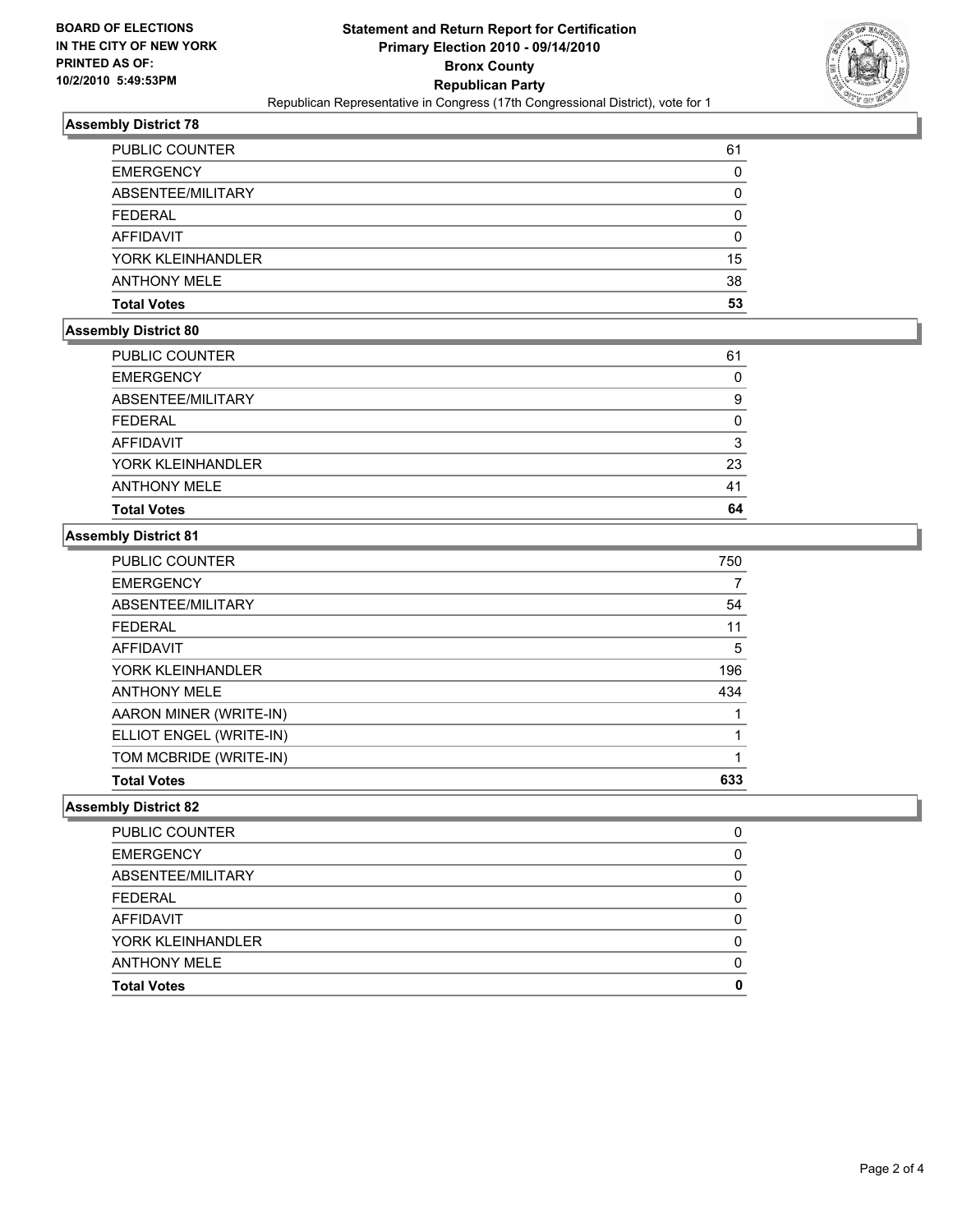

## **Assembly District 83**

| <b>Total Votes</b>    | 87  |
|-----------------------|-----|
|                       |     |
| <b>ANTHONY MELE</b>   | 65  |
| YORK KLEINHANDLER     | 22  |
| AFFIDAVIT             | 0   |
| <b>FEDERAL</b>        |     |
| ABSENTEE/MILITARY     | 13  |
| <b>EMERGENCY</b>      | 0   |
| <b>PUBLIC COUNTER</b> | 166 |